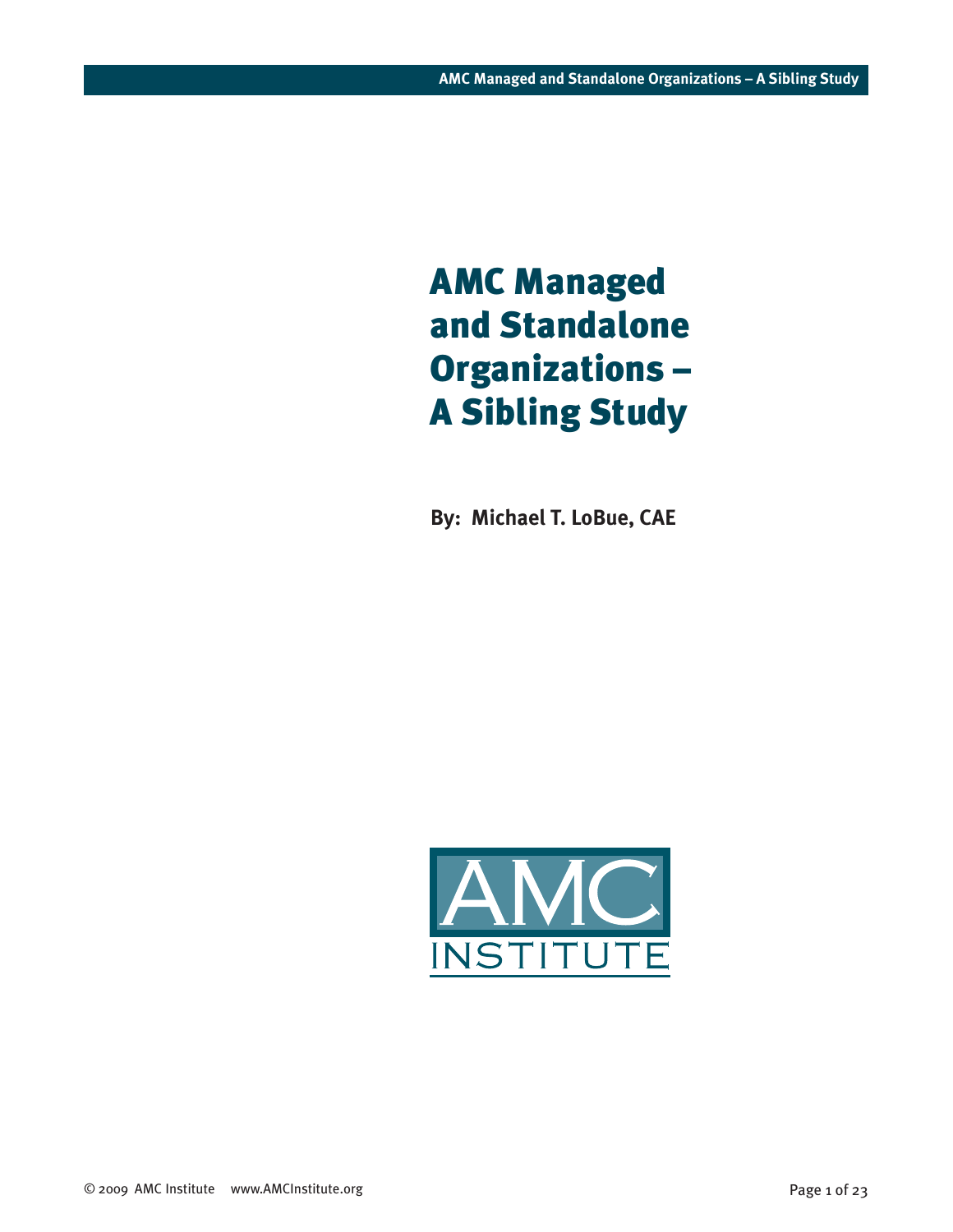#### May 2009

ABSTRACT: This paper examines the similarities and differences between organizations managed by association management companies (AMC-managed) and those that hire their own staff, lease or own their office space, and spend their scarce revenues on capital goods (standalone). This analysis focuses on two general questions: i) is there some inherent difference between the types of organizations based on their management and staffing model; and ii) are there different operating characteristics for organizations based on these two different models? Overall, the head-to-head comparison shows that there are slightly different profiles in the types of organizations managed by the two models, but the data clearly establish that each model possesses deep experience across the wide range of organization types up to the \$5M annual operating level. Organizations with revenues in excess of \$5M are managed under the AMC-managed model, but they were not in sufficient numbers in the study to be included in this comparison. In terms of the operating characteristics of organizations up to \$5M in annual revenue, organizations managed by the AMC model generate slightly higher productivity, much higher net profitability, while operating with a lower risk profile. In terms of cost comparisons, standalones appear to be paying, on average, a 50% premium for the basket of compatible services they could obtain from the AMC-managed model.

This analysis points to another important conclusion: more studies of this nature are warranted to improve our understanding of the relative strengths of these two models, thereby assisting association leaders in choosing the best management model for the important work of their associations and societies. Overall, based on this comparison, neither model is inherently better than the other. Organizational leaders should become as familiar as possible with both models to make the best decisions for their organization.

# **Table of Contents**

| Comparisons Based on Organizational Profiles  9                                                   |
|---------------------------------------------------------------------------------------------------|
| Conclusion 1: AMCs and Standalone Models Manage<br>the Same Types of Organizations  10            |
| Comparisons Based on Key Performance Ratios<br>10                                                 |
| Conclusion 2: AMC-Managed Organizations Perform<br>At or Better Than Standalone Organizations  20 |
|                                                                                                   |
| Considerations for Further Research  22                                                           |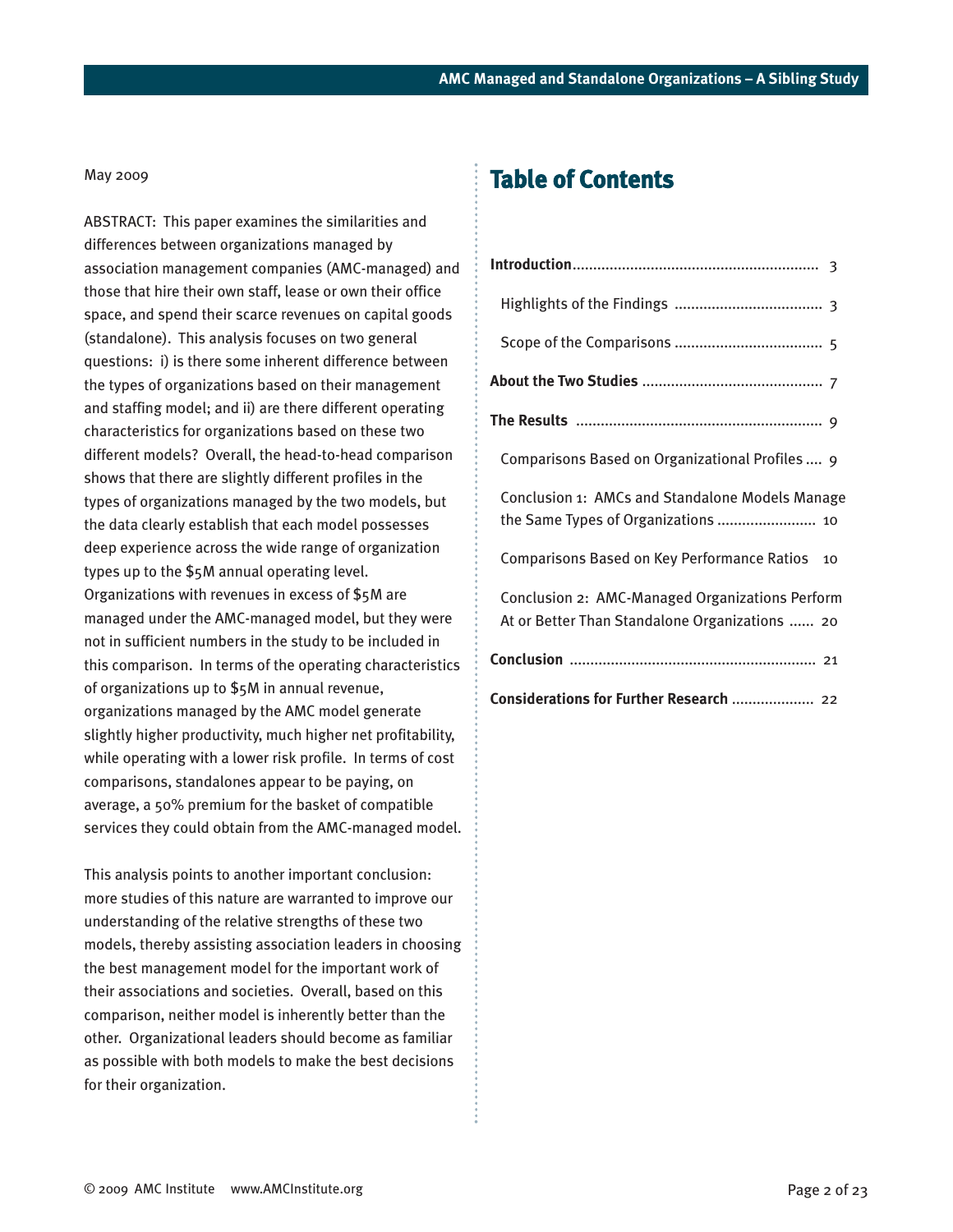# <span id="page-2-0"></span>**Introduction**

For those within the association management field, there is no shortage of opinions about the relative strengths and weaknesses of the standalone and Association Management Company models (AMC-models) for staffing and managing organizations. Almost every one of these opinions can be best characterized by the old adage: "where one stands on an issue depends on where one sits." In other words, bias exists based on whether one works directly for an association or an AMC. This paper is the first of its kind in the association management field bringing some rationality to the high-level questions about how these two models compare.

This paper analyzes two separate studies with a sufficient number of common metrics making it possible to identify some similarities and differences between the two models. Whether or not these differences are relevant depends upon the individual circumstances facing each organization. This analysis is not an attempt to prove that one model is superior to the other, either in general or for specific types of organizations. The superior model is the one that produces the right results for each organization. It does, however, help identify some of the questions organizational leaders might ask of their current model to assess whether or not they are using the best model for their organizations.

It is important to note that the AMC Institute study is an aggregate of the AMC-managed model and not a profile of an average AMC. In other words, this profile is across the market of AMC-managed organizations and not a profile of AMC firms. This simply means that when choosing an AMC it will make a difference to select an AMC that has experience in the organization's profession or market segment and other factors important to the organization's future.

# **Highlights of the Findings**

This head-to-head comparison reveals that for organizations with annual revenue up to \$5M there are no material differences between the two models in terms of the membership types, the tax status, geographic scope, and primary interest areas of organizations under management:

- **Tax Exempt Status** There is no difference in the type of organizations managed by each model in terms of tax exemption status – about two-thirds of the organizations managed under each model are 501(c)(6), mutual benefit entities, and just under a third are  $501(c)(3)$  organizations.
- **Member Type** There are slight differences in the two models relating to an organization's member-type, but these differences are not material.
- **Geographic Scope** There are slight differences in the two models relating to an organization's geographic scope, but these differences are not material.
- **Primary Interest/Subject Area** For 16 of 19 categories of organizational profiles by "primary interest/subject area" types, there's little difference between the two models. Even where differences do exist, each model still demonstrates a depth of experience in the category as to validate the general relevance of each model regardless of primary interest or subject area of an organization.

This head-to-head comparison revealed that for organizations with annual revenue up to \$5M the AMCmanaged model outperformed the standalone model when compared to industry standard metrics, and that different revenue and expense operating ratios exist for each management model: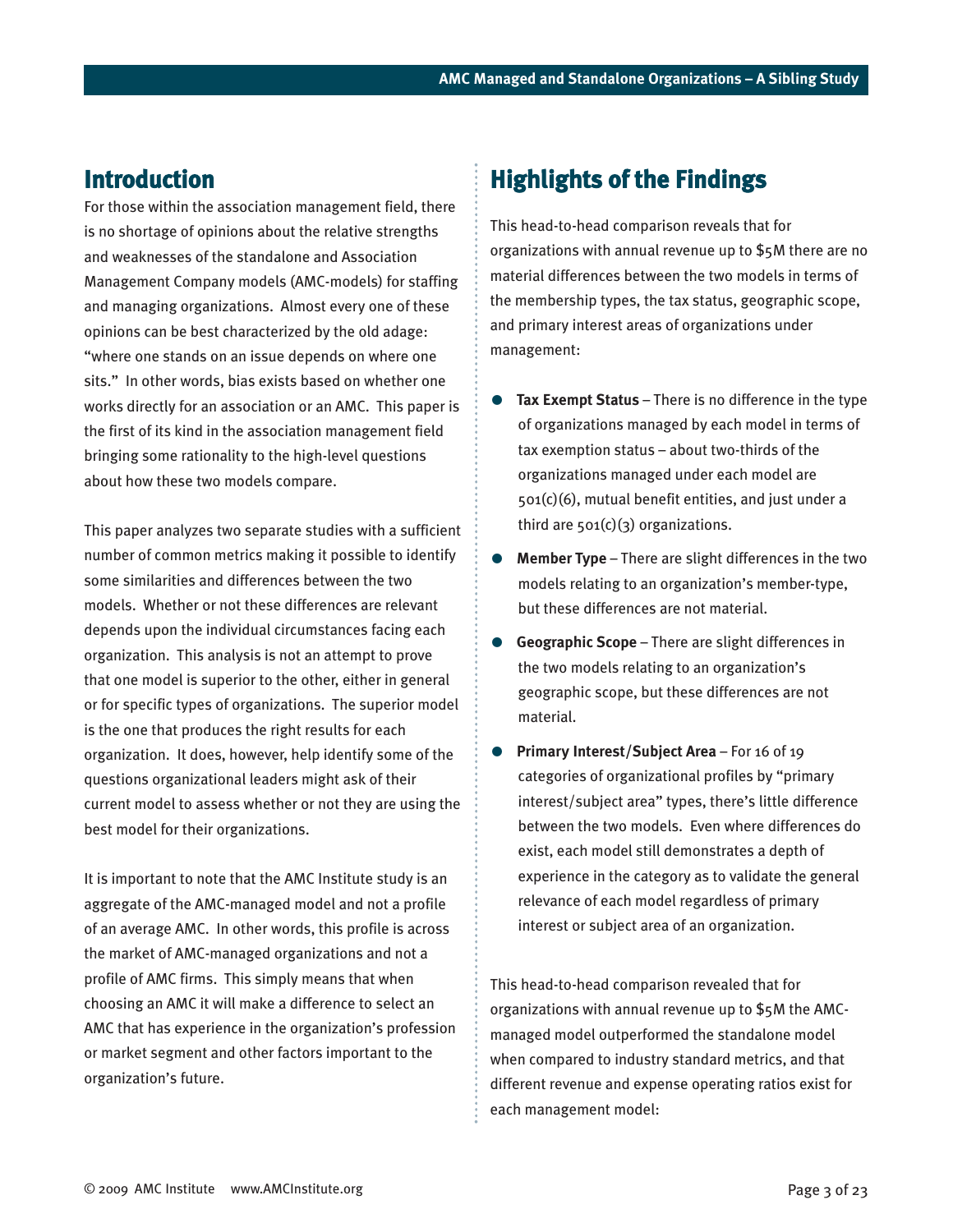- **Net Profitability** Organizations with annual revenue up to \$1M experienced at least a 10-fold greater net profitability when managed by AMCs versus their standalone siblings; for organizations with annual revenue between \$1M and \$5M this advantage for AMC-managed organizations was at least 22% greater than for standalone organizations of this size.
- **Operating Efficiency** Organizations with annual revenue up to \$1M enjoyed a small improvement in operating efficiency when managed by an AMC vs. a standalone arrangement; for organizations with operating revenue between \$1M and \$5M this advantage for AMC-managed organizations jumps to at least a 30% improvement when compared with standalone organizations of the same size.
- **Leverage Ratio** Organizations with annual revenue up to \$1M have a 25% to 50% lower risk profile as measured by the leverage ratio when managed by an AMC vs. a standalone; this risk profile is about 10% lower for AMC-managed organizations with annual revenue between \$1M and \$5M.
- **Dues Revenue as a Percent of Revenue**  Organizations with annual revenue up to \$1M generate comparable revenue from dues between the two models, but for organizations with annual revenue between \$1M and \$5M, the AMC-managed organizations
	- derive considerably less revenue from dues (26.2%) than standalone organizations (41.8%), providing a more diversified, and perhaps balanced, revenue profile than for standalone organizations.
- **Meetings/Trade Show/Education Revenues as a Percent of Revenue** – AMC-managed organizations with annual revenue up to \$1M generate about 10% more revenue from meetings, trade shows and education program than their standalone siblings;

for organizations with annual revenue between \$1M and \$5M this difference expanded for AMC-managed organizations by almost a third.

- **Periodicals & Publishing Revenues as a Percent of Revenue** – AMC-managed organizations with annual revenue up to \$1M generate almost 20% more in revenue from periodicals and publications sources than do their standalone siblings; for organizations with annual revenue between \$1M and \$5M there is a negligible difference under the two models in this revenue source.
- **AMC Fees vs. Owning the Resources** In a comparison of fees paid by organizations managed by AMCs for the comparable collection of services that standalone organizations shoulder on their own, the

evidence is compelling that standalone organizations of all types and sizes pay a premium to own their means of production; the average premium is almost 50% across all sizes of organizations in the two studies.

- **Meetings Expenses as a Percent of Revenue** AMCmanaged organizations with operating budgets up to \$1M spend about 73% more on meetings than their standalone siblings; for organizations between \$1M and \$5M this difference expands to 150%.
- **Insurance Expenses as Percent of Revenue**  Standalone organizations spend more of their revenue on insurance than do AMC-managed organizations; the difference is negligible for organizations up to \$1M, but on average standalone organizations spend more than 2x for insurance over what their AMC-managed counterparts spend for insurance.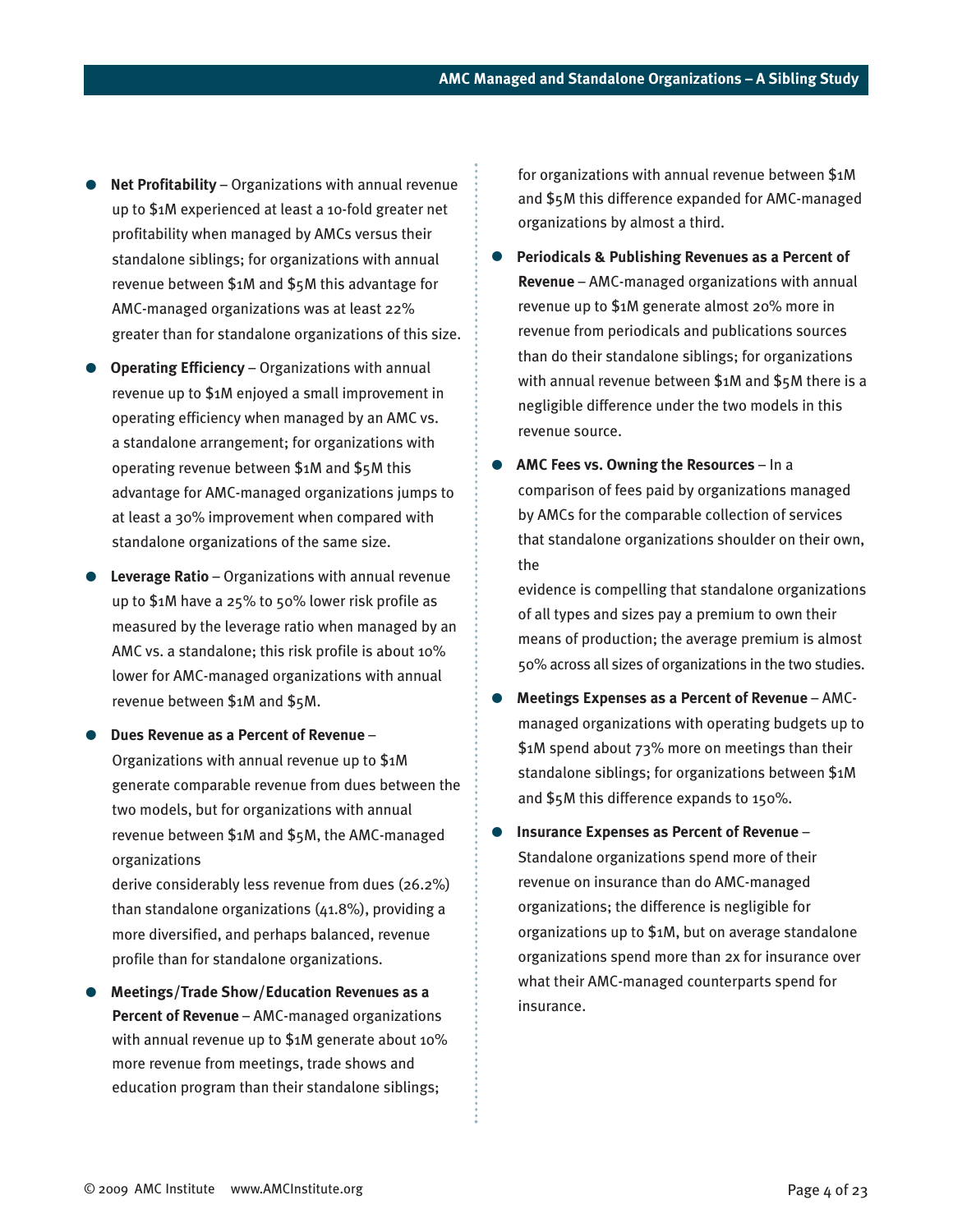# <span id="page-4-0"></span>**Scope of the Comparisons**

This comparison is the first of its kind in the association management field. It was made possible because the AMC Institute, the trade association of association management companies, conducted a client operating ratio study in 2007 that parallels the operating ratio study by the American Society of Association Executives & The Center for Association Leadership (ASAE). The ASAE Operating Ratio study has long been the only benchmark of its kind for the industry. The major limitation for the AMC-managed segment of the market is that the ASAE study is based on data from standalone organizations. Each study was independently conducted and evaluated by Industry Insights, Inc. under separate engagements by the two sponsor organizations.

These studies were not initially designed to test any specific hypotheses, including the two general questions posed by this comparison. Thus, there should be no attempt to conclude that the comparisons reported here prove anything to any level of statistical significance. Yet, because of the parallel structures of the two studies, the similarities in methodologies and the results reported, these comparisons are more robust than the personal and anecdotal experiences driving most of the opinions about how these two management models compare or contrast. Recalling the lessons learned in "7 Measures of Success", 1 that successful organizations make datadriven decisions, this comparison now presents the market with a more rigorous assessment for organizational leaders to evaluate their management options.

While tempted to see these comparisons as twin studies, this is not a twin study because the data was not collected by matching pairs of organizations across the two studies, a necessary condition to conduct this type of analysis. But the concept is a useful one and may be the way to approach a follow up study. Rather, this comparison is more like a sibling study, where the organizations are of similar heritage – professional societies and trade associations. This initial comparison raises a number of intriguing questions for further study by the sponsors of both studies.

The comparison reported in this paper exist in two general categories: i) the demographics of the two populations of organizations – examining whether there are inherent differences between the types of organizations based on the management models used; and ii) the operating characteristics of organizations based on the two management models used, including the revenue and expense structures organizations experience under the two models.

These head-to-head comparisons show that there are some profile differences amongst the organizations managed by the two different models, but also confirms that each model possesses substantial experience across the full spectrum of organizational types up to the \$5M annual revenue levels. Organizations with revenues in excess of \$5M are managed under the AMC-model, but they were not present in sufficient numbers in the study to be included in these comparisons. There were only 6 organizations with annual operating budgets in excess of \$5M submitted for analysis in that study. About this larger-sized class of organizations, there are two positions to be drawn from this comparison: i) the AMCmodel is used by organizations with more than \$5M in annual operating revenue; and ii) the sample size of these larger organizations in the AMC Institute study is not large enough to make any useful comparisons about the nature and characteristics of the AMC-managed model for this class of organizations. This could be an area to address in future studies. (See box entitled "AMCs and Very Large Organizations")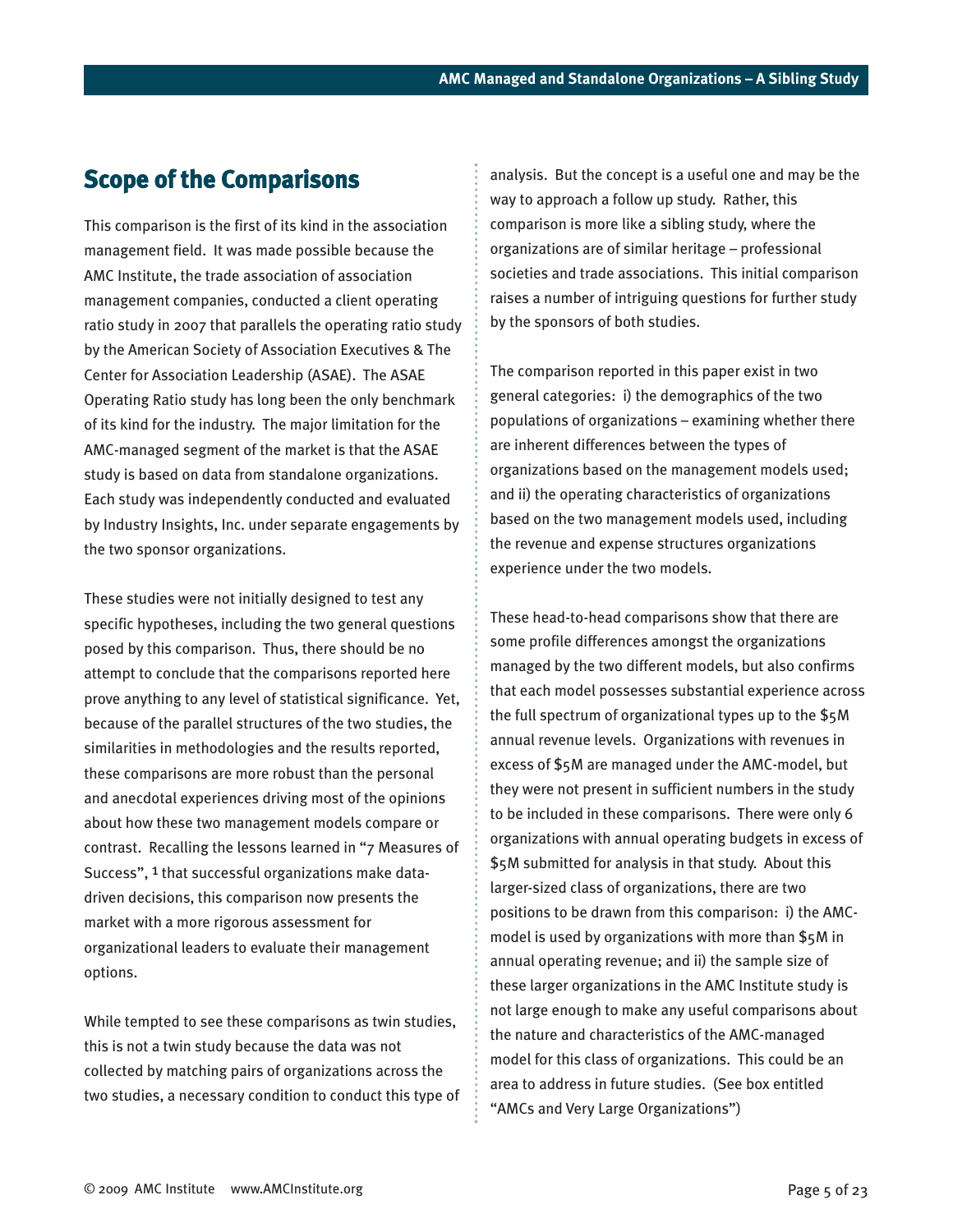# **AMCs and Very Large Organizations**

The association market in the U.S. is larger than most causal observers think, and even more varied. But how large and what is its profile?

According to an Internal Revenue Service report (Tax Exempt and Government Entities SE-T-BSP), there were more than 86,500 501(c)(6) business leagues in 2006; there were more than 1 million 501(c)(3) organizations, but there's no information in the report about how many of these were societies vs. religious, charitable or educational institutions. Neither does this report inform about the profile of classes of organizations by organizational size. The ASAE 13th Edition ORR may be useful in profiling size. Assuming that the budget-size distribution of just the 85,500 organizations is similar to the distribution found in the ASAE 13th Edition ORR, the profile looks like Chart #1 below:



Based on the data made available in the two operating ratio studies used for this comparison, it would appear that the basic nature of the AMC model produces measurable benefits for smaller to medium-sized organizations for its full management offering. This alone could represent more than one half of the trade associations in operation today. Further study of the AMC model for the \$5M to \$10M operating budget-class organizations could extend the relevance of the model to more than 75% of the associations in operation today.

Clearly, as an organization grows and its activities justify full-time staff based on scale, then the inherent advantages in the AMC model may be less applicable. It should be clarified that full-time staffing levels should be driven by the services and support needs of an organization, and not merely the organization's ability to pay for full-time resources and the associated costs. Still, it would be unlikely that most very large organizations, say greater than \$10M in annual operating revenue, would benefit as much from the economies-of-scale of the AMCmanaged model. All that can really be said about the application of the AMC-managed model at this scope and level is that **"very little is known"** and it should be studied further.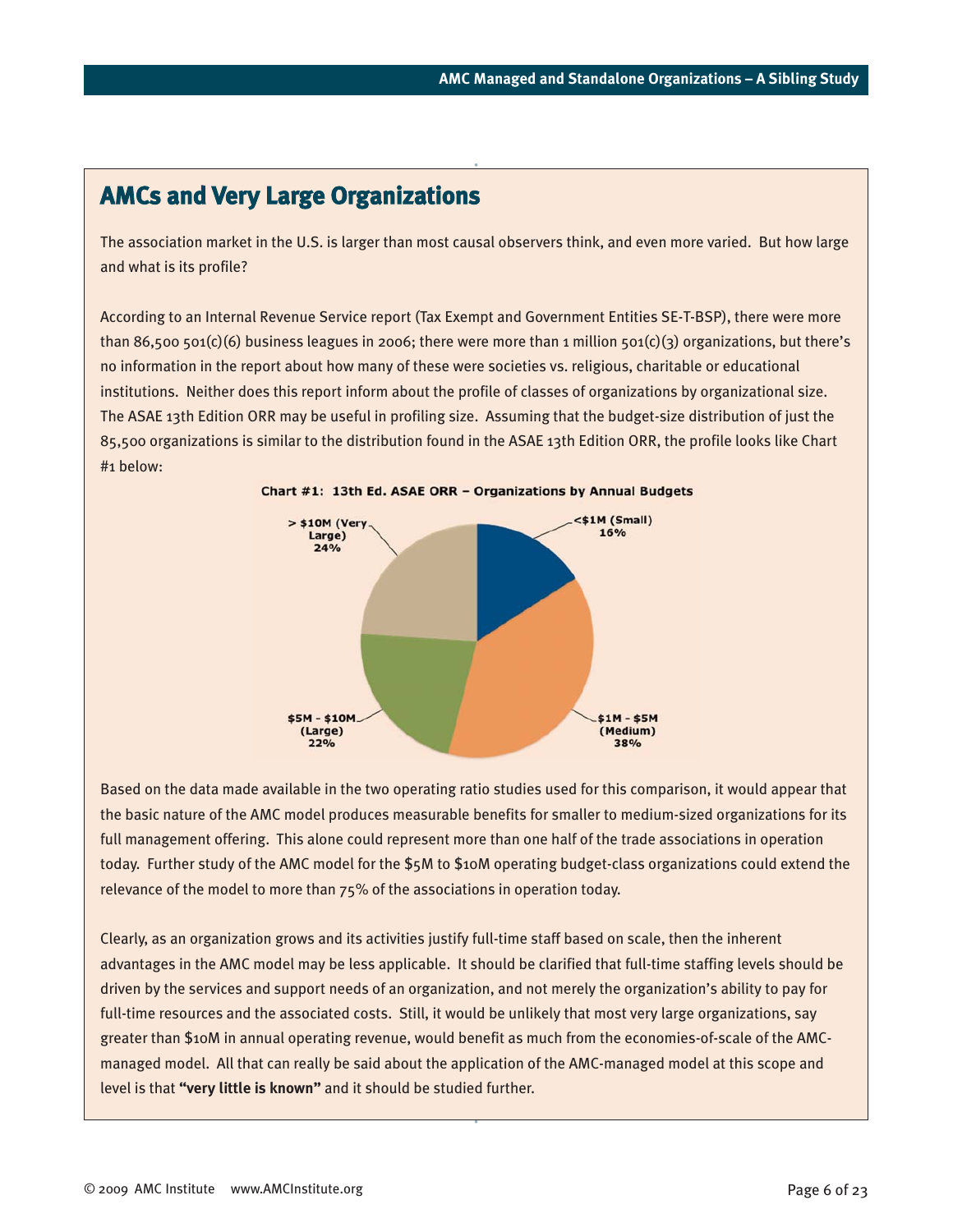<span id="page-6-0"></span>In terms of operating characteristics, the following metrics used were:

#### **Net Profitability**

The amount of revenue collected less total expenses incurred over a period of time (e.g., one year).

#### **Operating Efficiency**

Total revenue divided by total assets, presenting a good overall indicator of total organization productivity – this ratio measures how many dollars in revenue are being generated by each dollar of assets employed in running the organization.

#### **Leverage**

This ratio is the total liabilities divided by total fund balances and measures the extent to which an organization is financed by debt as opposed to existing assets. In practical terms a lower ratio value represents less operating risk.

#### **Operating Revenue**

Operating revenue sources including: dues, combination of meetings, education and trade shows, and periodicals and publications.

#### **Operating Expenses**

Operating expenses including: AMC fees vs. the collection of services a standalone organization would typically retain from an AMC; meetings & events; and insurance.

### **About the Two Studies**

For quite a few years, the American Society of Association Executives & The Center for Association Leadership (ASAE) has conducted an operating ratios study of standalone organizations. The most recent study, the 13th Edition<sup>2</sup>, was used as the source data for standalone organizations. The ASAE study involved a total of 660 organizations ranging in annual operating revenue from under \$1M to over \$20M. This comparison used 74 organizations with less than \$1M in annual revenue (the lowest cluster for study) and 183 organizations with between \$1M and \$5M in annual revenue. The operating year for this study was 2006-07.

In 2007 the AMC Institute conducted an operating ratio survey of organizations managed by Institute member firms, in part to conduct the comparison that is the subject of this paper:

"One of the main goals of the 2007 AMC Institute Client Operating and Financial Benchmarking Survey was to create operating benchmarks for AMC-managed associations that could be compared to those of standalone associations. The AMC Institute survey form was therefore designed to parallel the form used by the American Society of Association Executives for their 2007 Operating Ratio Report (ORR) survey." 3

The AMC Institute study included 317 organizations managed by 50 Institute member firms. This sample represented 28% of all the associations managed by AMC Institute members at the time the study was conducted. <sup>4</sup> The author of the study, Industry Insights, Inc., stated that the study has a  $\pm$ 5% margin of error at a 95% level of confidence, which means that the researcher has a 95% level of confidence that the results for a frequency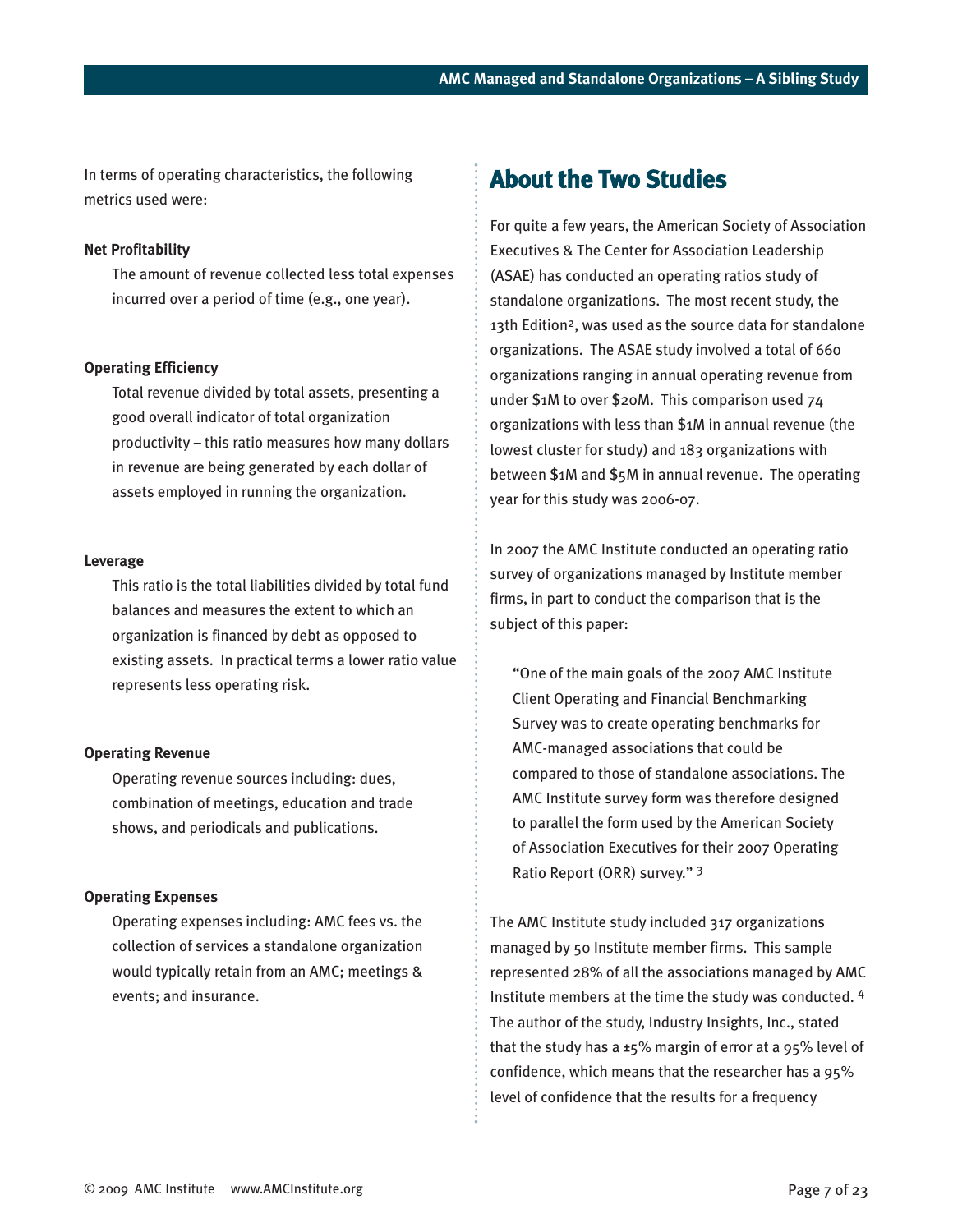question (or "check box" question) are within ±5% of the responses from the 1,134 organizations managed by all AMC Institute member firms if all the organizations had responded to the survey.

The two datasets compare in this way:

|                                     | <b>Standalone Organizations</b><br><b>ASAE 13th Edition ORR</b> | <b>AMC-Managed Organizations</b><br><b>AMC Institute Survey</b><br>(pg 19 of Survey) |
|-------------------------------------|-----------------------------------------------------------------|--------------------------------------------------------------------------------------|
| <b>Total Organizations in Study</b> | 660                                                             | 317                                                                                  |
| <b>Size of Pool Solicited</b>       | 8,000<br>$(8.25%)$ *                                            | 1,134<br>$(28%) *$                                                                   |
| \$1M or Less                        | 74(1)<br>$(16%)$ *                                              | 235<br>$(76%) *$                                                                     |
| \$1M to \$2M                        | 73(2)<br>$(15%)$ *                                              | 45%<br>$(14%)$ *                                                                     |
| \$2M to \$5M                        | 110 $(3)$<br>$(22%)$ *                                          | 25<br>$(8%) *$                                                                       |
| \$5M or More                        | 310<br>$(47%)$ *                                                | 6<br>$(2%) *$                                                                        |

\* Percent of Sample

- (1) Page 48 of ASAE OR Report
- (2) Page 74 of ASAE OR Report
- (3) Page 93 of ASAE OR Report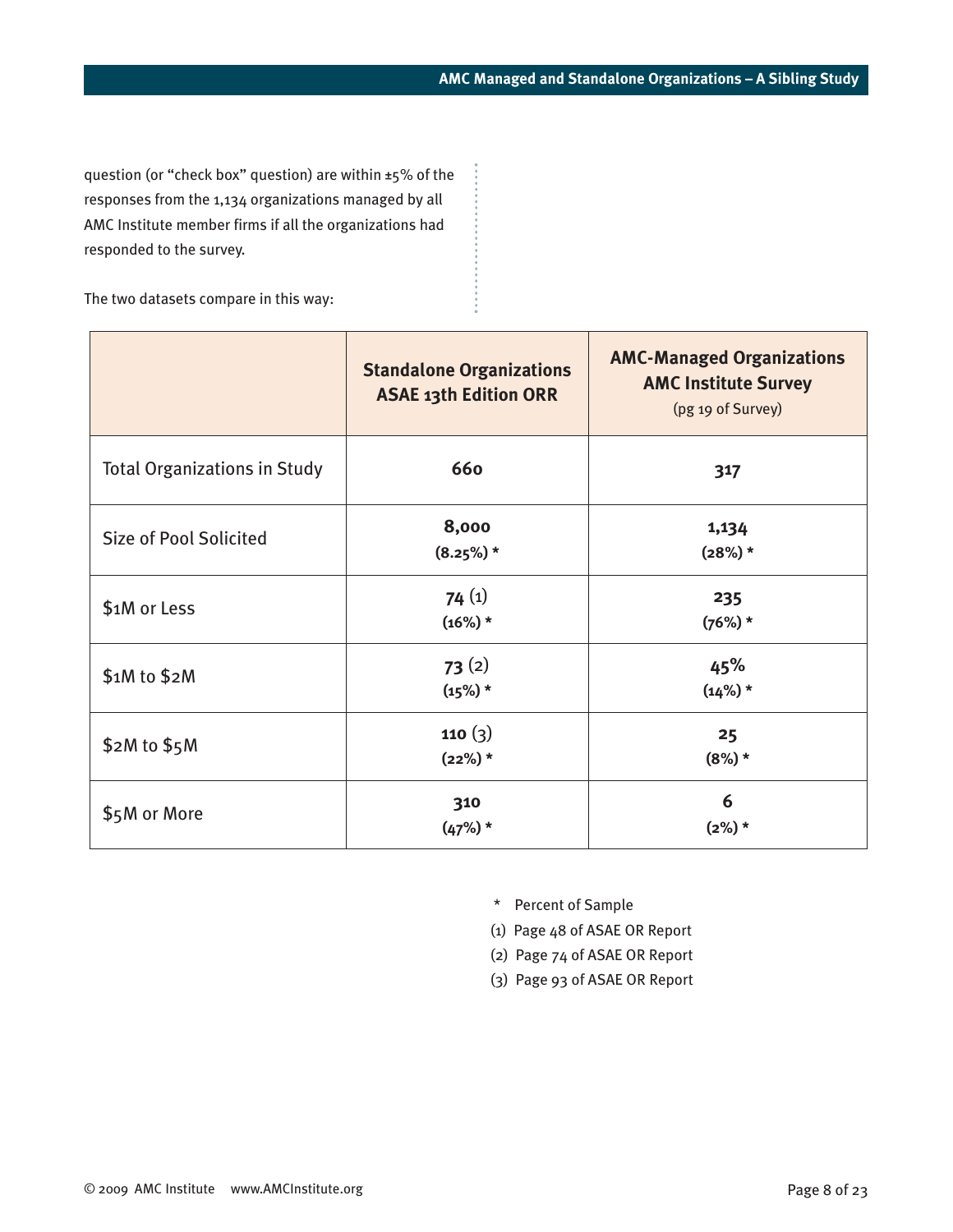# <span id="page-8-0"></span>**The Results**

#### **Comparisons Based on Organizational Profiles**

The comparisons are divided into two general areas of inquiry. The first examines how the organizations managed under these two models are similar or different.

#### **Organizations by IRS Tax Status**



Figure 1 demonstrates that the type and kinds of organizations managed under the two models are essentially the same in terms of federal tax exemption status.

#### **Organizations by Member Type**



Figure 2 demonstrates that while the profile of organizations managed by the two models differ some in

proportion, each of the major member types are well represented under both models. Further studies might explore these profiles to see if specific reasons exist for these differences.

#### **Organizations by Geographic Scope**



As with the case of 'member type', Figure 3 demonstrates that there are differences in the profiles of the two management models for geographic scope, but both management models have deep experience managing organizations based on the geographic reach of organizations. In future studies it might be useful to explore why these differences exist. For example, is there some historical influence at play? Many successful AMCs in operation today were founded by an entrepreneur based on his or her recent association management experience. Once established, AMCs grow according to their seeds and roots. If their first client is a society, chances are much higher that their future clients will be societies in the same, or related fields, than organizations with completely different profiles. Is the profile revealed in Figure 3 indicative of these historical roots, or some other factors? For the time being, it is clear that both models have a depth of experience managing organizations across the range of geographic scope.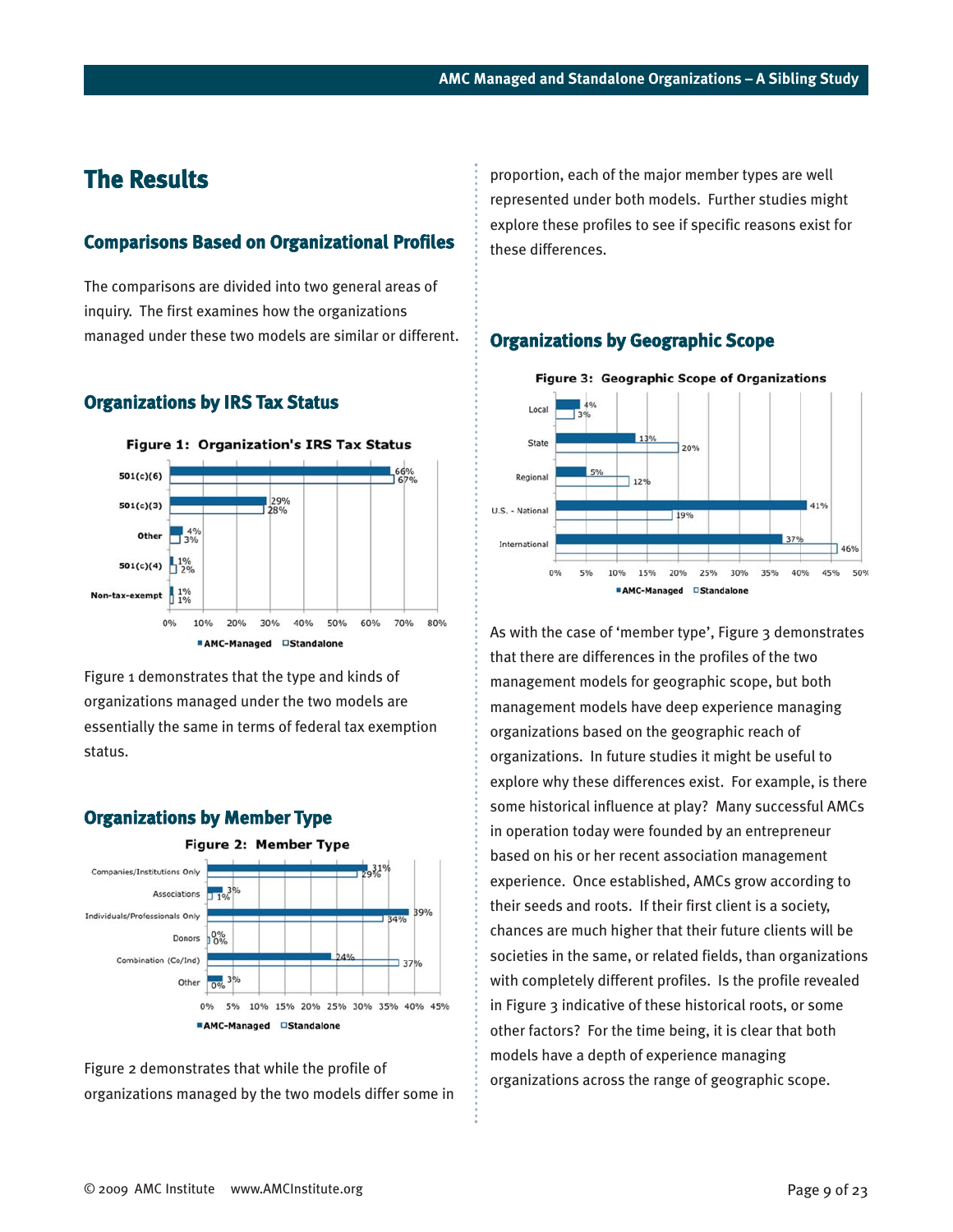### <span id="page-9-0"></span>**Organizations by Primary Interest/ Subject Area**



Figure 4 above, displays the primary interest/subject areas of organizations according to the two management models and suggests a similar story to the profile based on geographic scope. The profile comparison revealed in Figure 4 demonstrates that each management model has experience across a rich range of industry segments and professions with no reason to suggest that one model is inherently stronger than the other based on primary interest or subject area of the organization.

A follow up study of the AMC market might include questions about the type, geographic scope, and the subject areas of the AMC's first client organization(s) to correlate "first client organizations" to the profile of the AMC's client profile after some years in business.

### **Conclusion 1: AMCs and Standalone Models Manage the Same Types of Organizations**

Based on the head-to-head comparisons above, the data reveals some differences (e.g., proportional mixes by geographic scope and interest/subject area), but it also shows that there are no systematic differences between organizations managed by the two models based on "organizational type".

The second comparison examines organizational performance indicators across each management model. To investigate performance under the two management models a set of common metrics to both studies were analyzed. The common metrics are three "key performance ratios" and a total of six revenue and expense "operating ratios".

### **Comparisons Based on Key Performance Ratios**

The data that are common to both studies for the key performance ratios are "median" versus "mean" values. The ASAE study for standalone organizations reported both median and average values for these ratios, but the Institute reported only median values. For those in need of a quick review:

- **Median Values** = the mid-point value in a range of values; 50% of the number of values in the distribution are equally split above and below the median value.
- Mean Values (or average) = the sum of all the measurements in a range, divided by the total number of measurements in the range.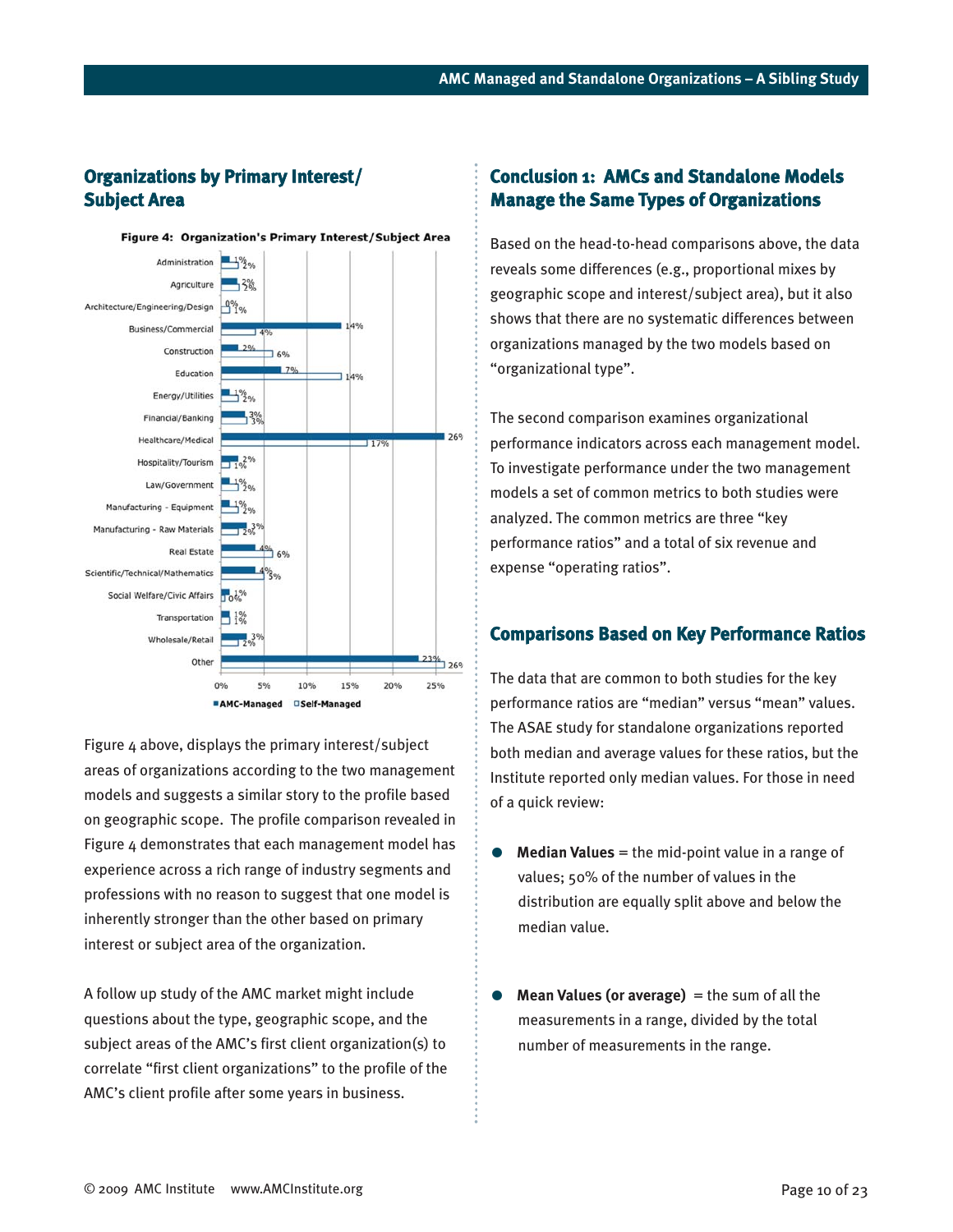If these two numbers are the same, the distribution is considered "normal". If the median value is greater than the mean value, then the distribution contains values below the median, which are farther away from the center than the values above the center are away from the center. For example, one or more values below the median are so low that they "pull down" the average for the group. If the median value is less than the mean value, then there are one or more values in the distribution "pulling up" the average. It is often useful to know both the median and the mean for a distribution of data to learn something about the nature of the distribution.

While the Institute's study of AMC-managed organizations did not include mean values for the key performance ratios (it did for all other measures), it did include quartile values, which is a substantial improvement over the ASAE's OR studies. Having quartile data is valuable because they describe the nature of the population under study in ways the metrics like means and medians lack. ASAE should include quartile data in future studies (as soon as the 14th Edition) – it's what professional managers need.



surpluses, when positive, or deficits, when negative. Figure 5 compares the median values for net profitability for the two studies. For organizations up to \$1M in annual revenue AMC-managed organizations enjoy at least a 10-fold advantage over standalone organizations. For organizations between \$1M and \$5M in annual revenue, AMC-managed organizations enjoy at least 20% greater net profitability than standalone managed organizations.

#### © 2009 AMC Institute www.AMCInstitute.org Page 11 of 23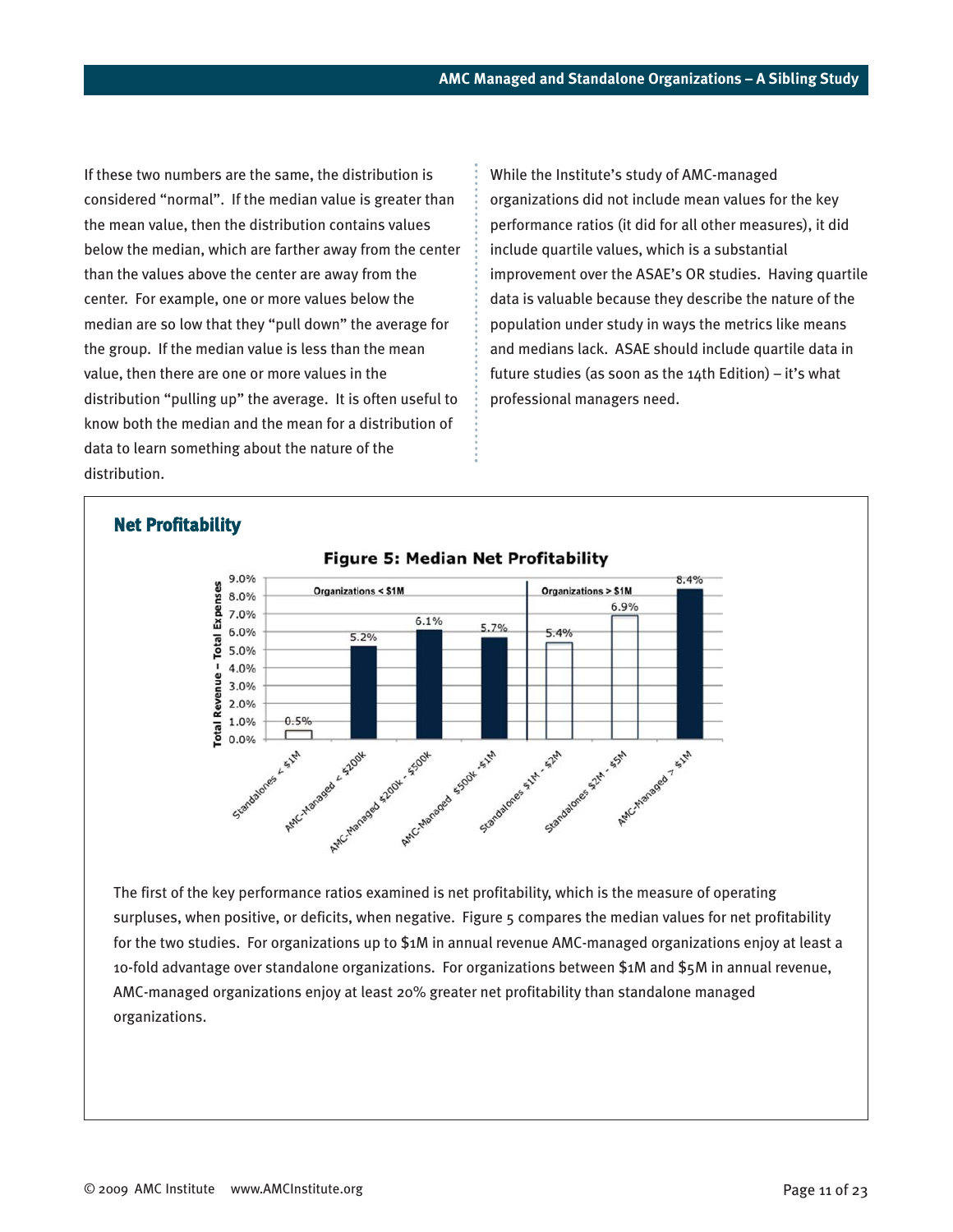

Operating Efficiency is charted in Figure 6 above. According to the ASAE Operating Ratio 13th Edition, this ratio "tells us how many dollars in revenue are being generated by each dollar of assets employed in running the organization." 5 This comparison of median values for organizations with annual revenues up to \$1M, the operating efficiency ratios are comparable between the two management models. However, in the case of organizations with annual revenues between \$1M and \$5M, AMC-managed organizations at 1.3 are enjoying a 38% better level of efficiency than standalone organizations at .9. It is interesting to note that as much as 75% of the AMC-managed organizations between \$1M and \$5M are at or above 50% of the standalone organization in operating efficiency. This is demonstrated by the shaded column in Figure 6 above.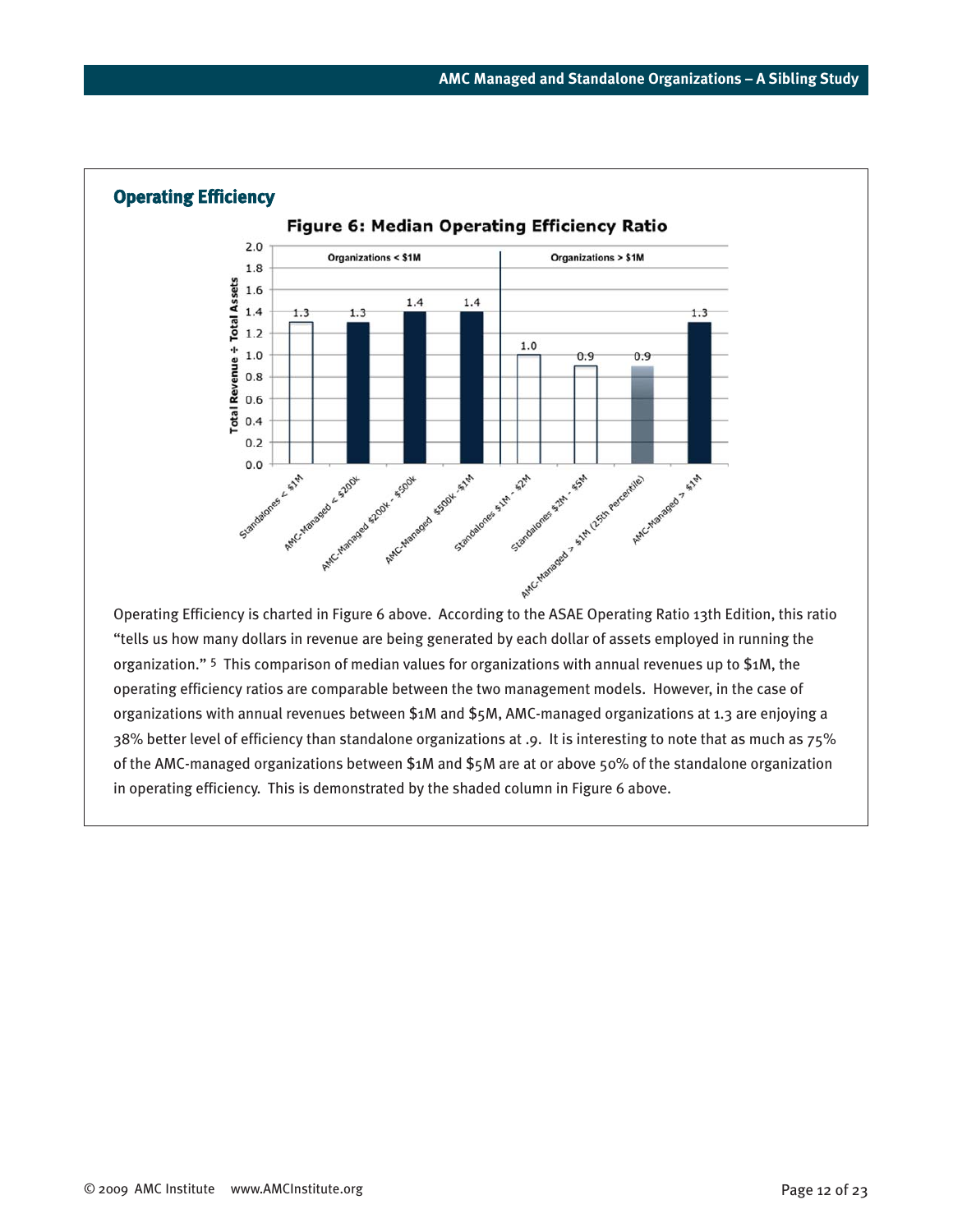

#### **Leverage**

The last metric in this series of key performance ratios is Leverage. This is often used when evaluating an organization's need and/or ability to borrow funds. Given that most associations would not seek to acquire debt to support operations, like a profit-driven organization might, leverage then can be a useful proxy for assessing general operating risk. In this case, a lower ratio is probably more desirable. This ratio is derived from dividing total liabilities by total fund balance; thus, the higher the ratio, the less able the organization is to cover its commitments.

Figure 7 above reveals that for organizations with annual revenue between \$1M and \$5M, the AMC-managed organizations enjoy a slight, but probably insignificant edge over standalone organizations. Whereas, for organizations with annual revenue up to \$1M, those managed by AMCs appear to operate with a 25% to 50% lower risk profile than organizations using the standalone model.

The next six metrics compare how organizations under the two different management models derive their revenue and how they allocate their financial resources for operations. The remaining metrics are comparing mean (average) values, thus it is possible to use weighted averages to group the results into organizations up to \$1M in annual revenue and organizations between \$1M and \$5M in annual revenue.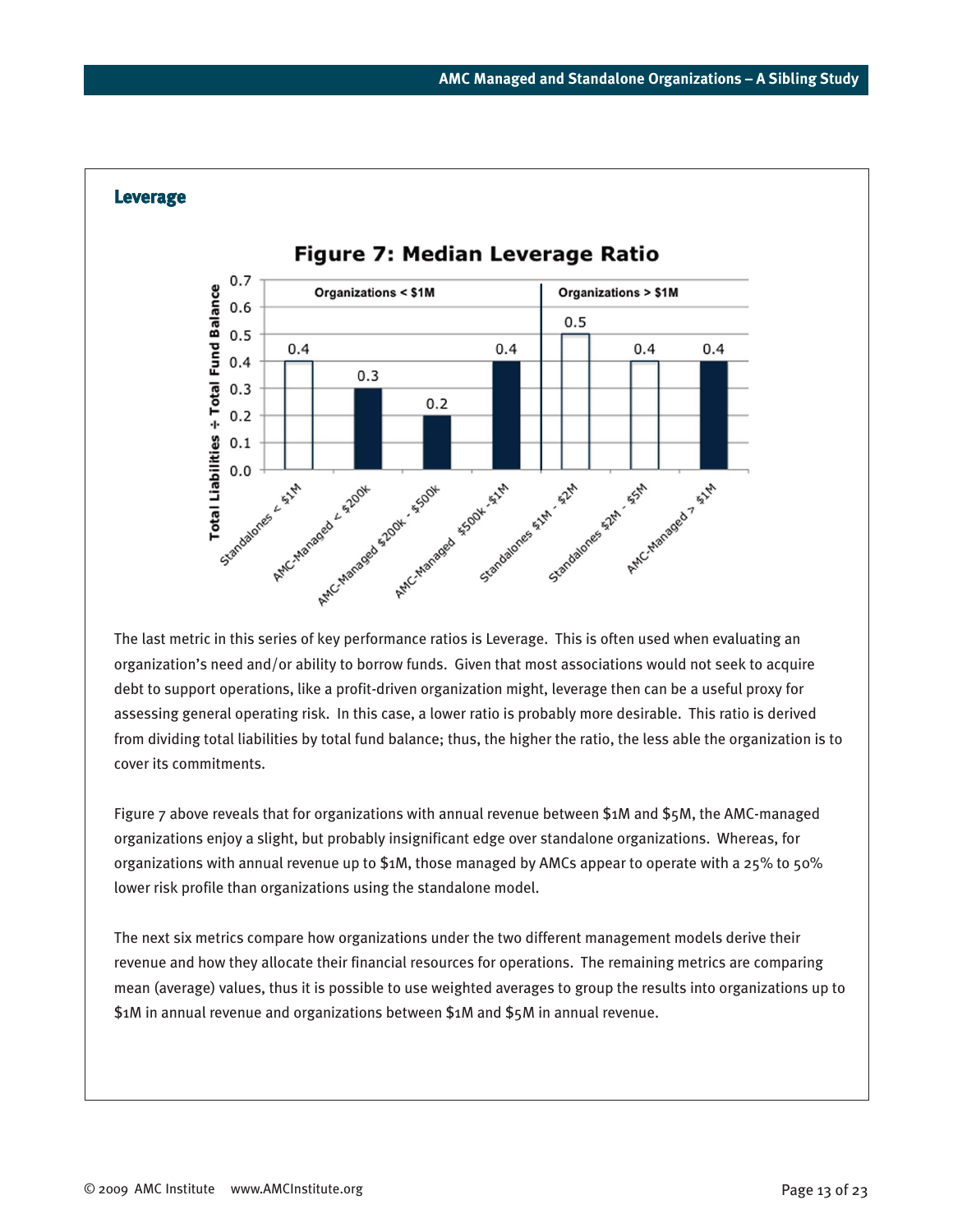

Figure 8 above demonstrates that organizations with annual revenue up to \$1M are comparable for each management model in terms of deriving revenue from dues. However, there is a sizable difference for organizations with annual revenue between \$1M and \$5M, where organizations managed by AMCs appear to derive considerably less of their revenue from dues (26.2%) vs. standalone organizations, which on average derive almost 42% of their revenue from dues.



### While the causes of this difference are not evident from the study data, it does suggest that AMCs, in general, have developed the capabilities to support more diverse non-dues revenue programs. This "non-dues experience" may be evident in Figure 9 above, which compares revenue from the combination of meetings, trade shows and education. In both organizational groups, AMC-managed organizations derive more revenue from these sources than do standalone organizations. In the case of organizations with annual revenue between \$1M to \$5M, AMC-managed organizations are generating a third more from this source than standalone organizations.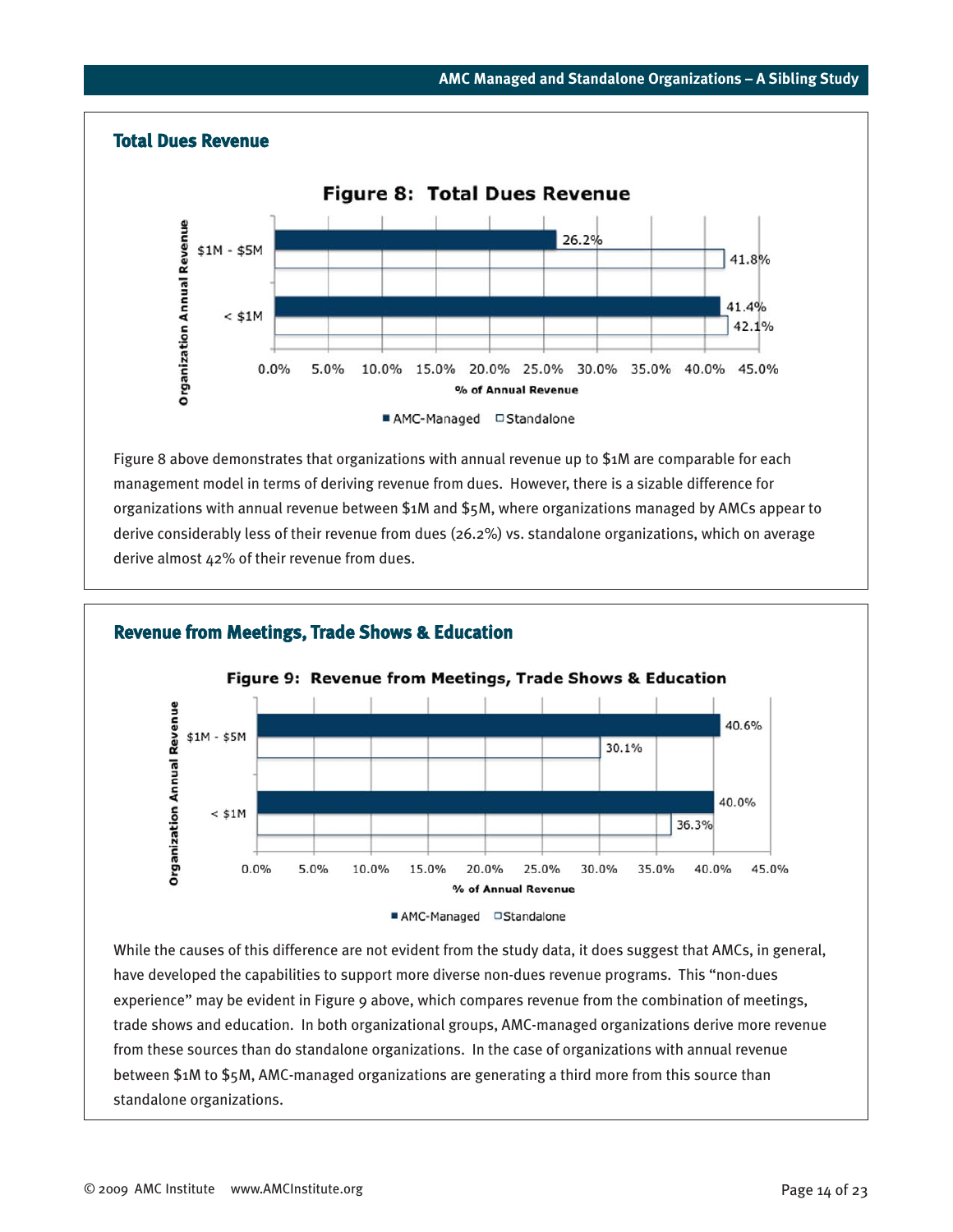

The last revenue ratio is featured in Figure 10 above and addresses total periodical and publications revenue. Here the results are mixed. For organizations with annual revenue up to \$1M, the standalone model is supporting almost 20% more in this revenue category than AMC-managed organizations (5.2% vs. 4.4%). For organizations in the \$1M to \$5M annual revenue category, the two models are supporting comparable revenue levels from this category.

The next set of metrics are expense ratios, which are derived from dividing expenses by revenue. The first one, in Figure 11 below, compares the average fees paid by AMC-managed organization for the collection of services that are shouldered directly by standalone organizations to essentially own their means of operations. This metric is where the AMC-managed model should demonstrate the economies-of-scale benefits inherent in the model. The basic difference between the two models is amortization. In the standalone model, the organization pays the full share of the resources, especially for full time staff that might otherwise be shared or part time from an AMC, as well as occupancy costs and capital costs. (See box: Rent or Buy – The Basics)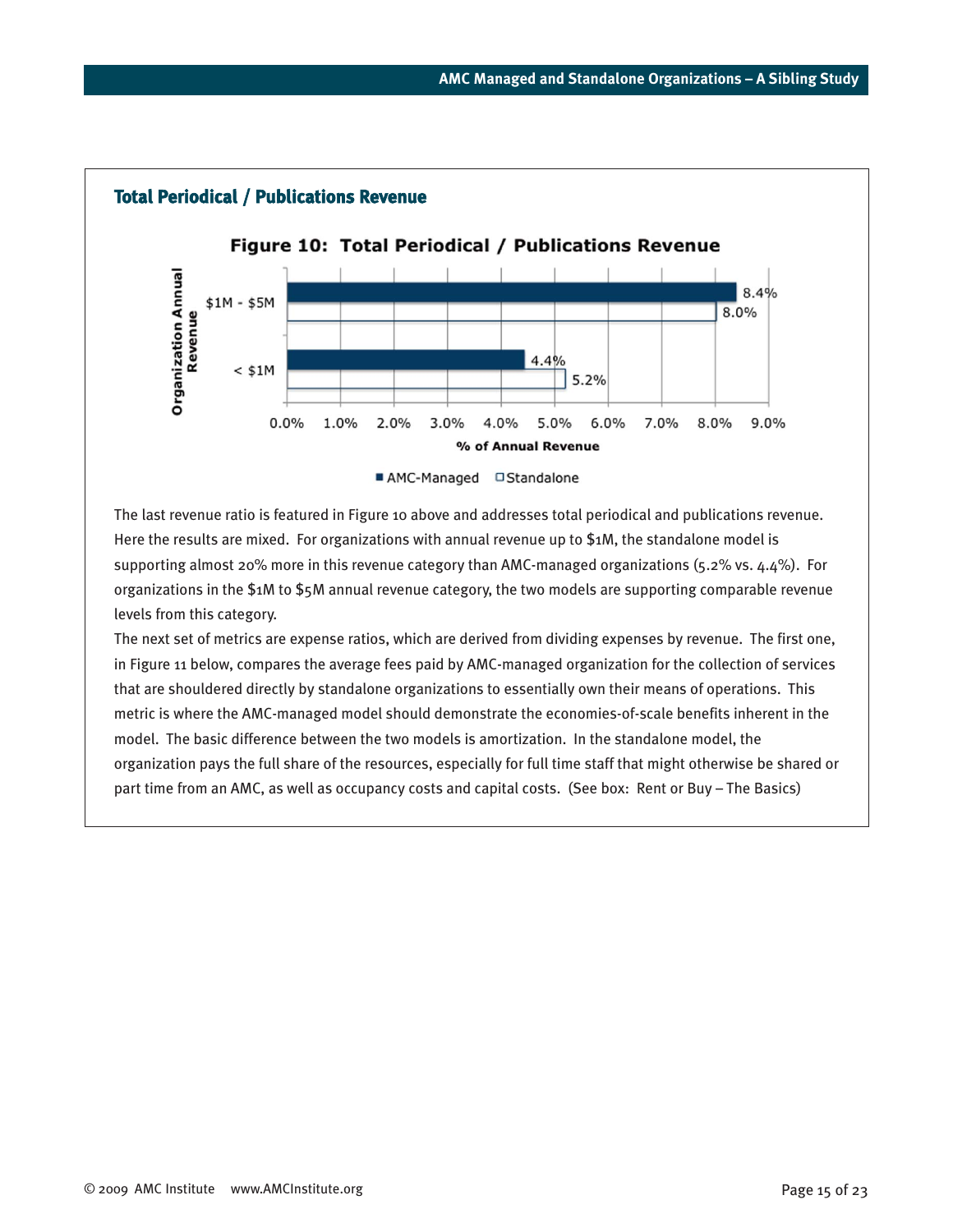## **Rent or Buy – The Basics**

The basic question facing organizational leaders with the choice between the AMC-managed and standalone models is to rent or to buy. In the case of the standalone model, organization boards essentially own the resources necessary to achieve their goals. They assume the full legal and organizational responsibilities of an employer for the staff working directly for their organizations. This responsibility includes: personnel recruitment, payment of salaries and payroll taxes; personnel policies in conformance with federal, state and local employment laws and regulations; shouldering the costs for professional training and development; and being concerned with benefit offerings like health and retirement. Standalone organizations are also directly concerned with occupancy issues and costs like leasing or purchasing office space, furnishings and equipment, and the proper insurance coverage for these assets. While standalone organizations would have an experienced executive director (or executive team) responsible for the execution of these important operational functions, prudent governance practices suggest that boards of standalone organizations spend some of their scarce time overseeing these functions. The costs associated with personnel, occupancy and capital investments, like information technology (IT), are among the largest on operational budgets and can present business risks large enough to significantly impact an organization's ability to deliver on its mission, which is what makes these issues governance concerns.

The AMC-managed model offers governing boards the option to avoid owning any of these operational resources and the associated concerns. AMCs assign their professional and trained staff to specific clients, often in less than full time assignments, to meet the optimal capacity and skill-level requirements for their client organizations. The AMC shoulders all the legal and human resource responsibilities for the assigned personnel. AMCs also provide office space and other capital investments necessary to present a complete management and operational solution to the organization.

This model also offers association executives the option to outsource selective portions of their operations to an AMC, taking advantage of the knowledge and skills of AMC staff working with a variety of client organizations, often presenting the association executive with higher skill levels than the organization may be able to attract to their individual organization for ongoing support, or project specific assignments.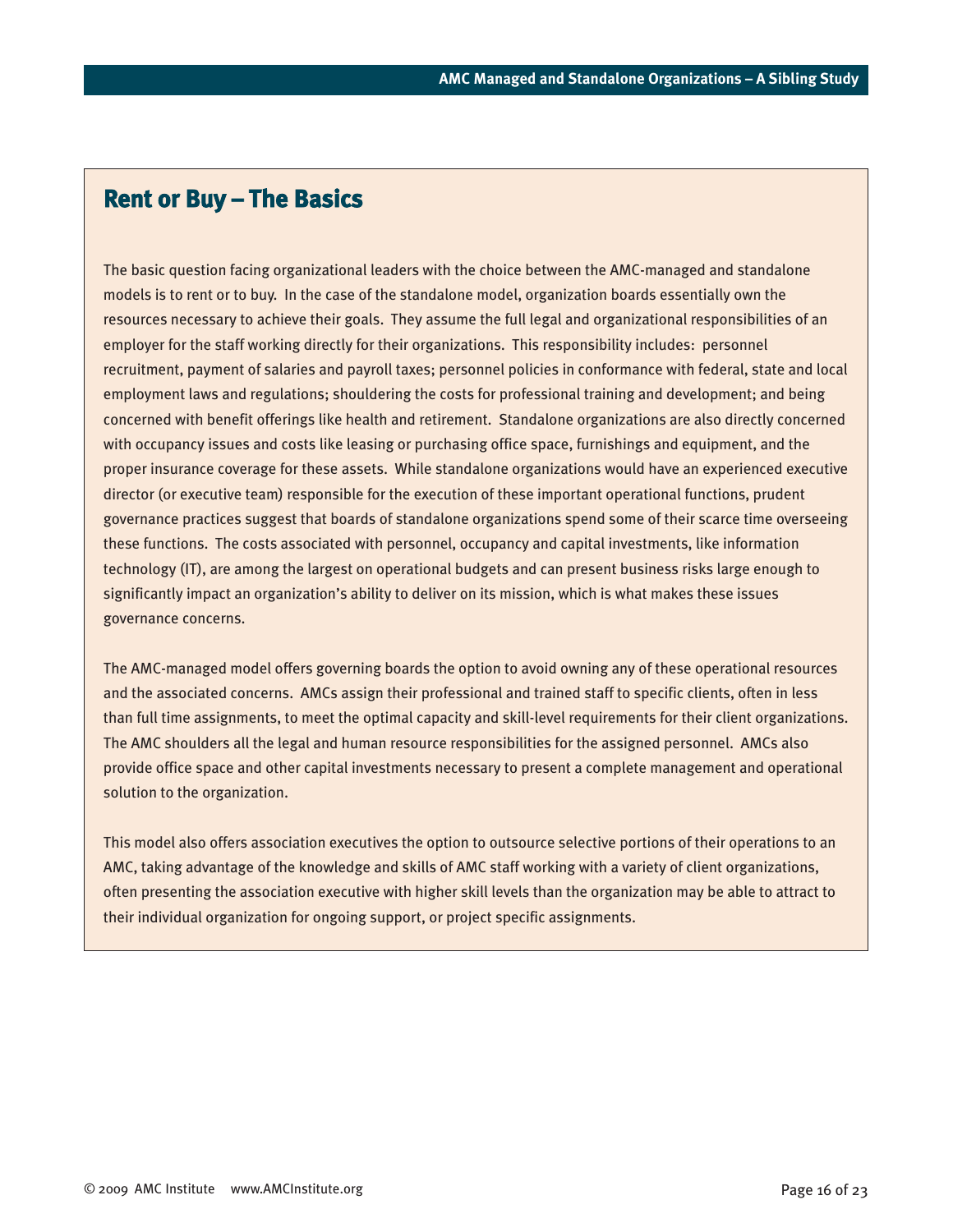

AMC-Managed □ Standalones ■ "Owner's Premium"

Indeed, Figure 11 shows the economies of scale measures between the two management models. The only valid way to read these results, based on the data available for this comparison is that on average, standalone organizations are paying a 50% premium to own their own means of operation. This does not mean that the AMC model is the cheaper alternative; it more likely means that AMC-managed organizations are taking advantage of the inherent features of the model itself to pay for only those resources, generally staff resources, they require and to amortize certain other costs, like occupancy and capital assets, which they do not need to own in their own names.

A further word about the leverage available in the AMC-managed model: it is likely, although there are no data in these two studies to support this notion, that the AMC-model is successful at delivering services more efficiently because AMC personnel are more experienced as a result of supporting more than one client organization at a time. And, where AMC personnel are dedicated to a single client, they work in a richer environment with colleagues who are supporting more than one organization.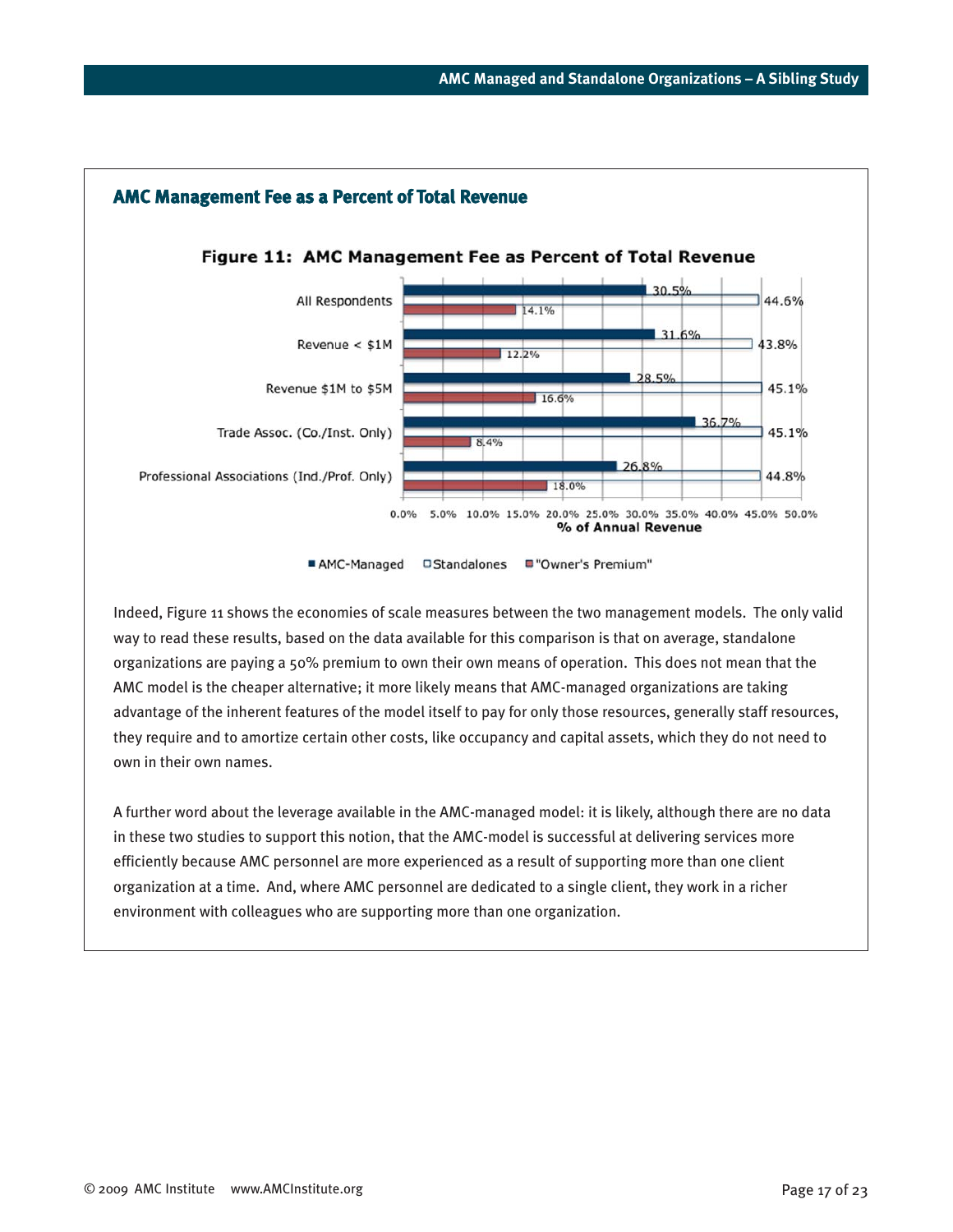

Meetings represent a consistent activity for trade associations and societies, even in the "Internet Age" where more opportunities for remote and "virtual" meetings are becoming popular. However, the different meeting expense profiles for organizations under the two models is striking, as Figure 12 above shows. AMC-managed organizations with annual revenue up to \$1M spend about 73% more on meetings than their standalone siblings (32.9% vs. 19.0%). The spread nearly doubles to 150% for organizations with annual revenue between \$1M and \$5M.

It's tempting to think that AMC-managed organizations are facing higher meetings costs, but there's no reason to believe that meetings costs, which are generally external to an organization, would differ based on the management model. What seems more likely is that meetings are one area that AMC-managed organizations choose to "invest" the savings they enjoy from being managed by an AMC. Again, there is no proof of this explanation and this question could easily be explored in further studies – "What do organizations do with their AMC-savings?"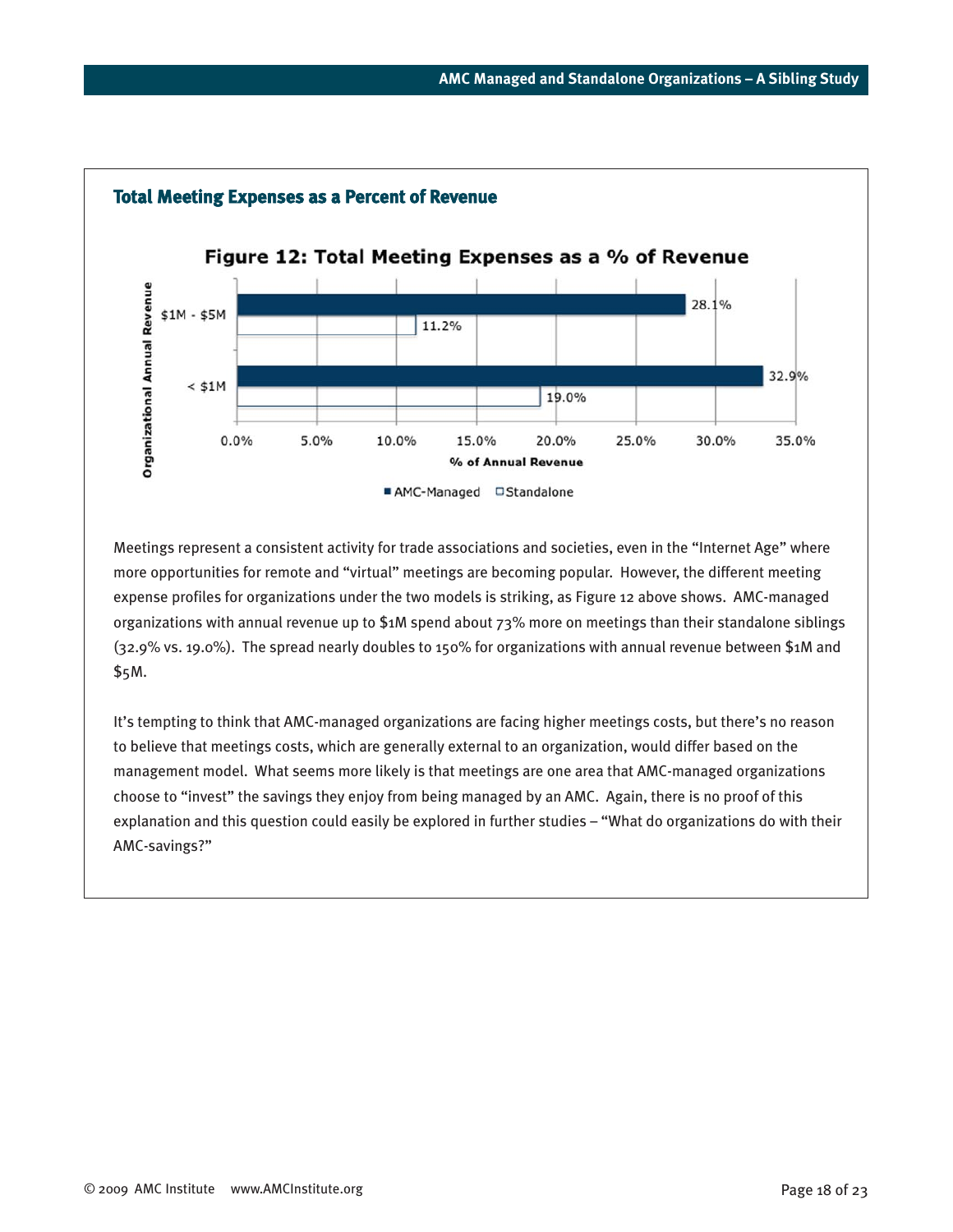

Insurance costs are another expense category that one would expect to be lower for AMC-managed vs. standalone organizations. Figure 13 above shows the expected difference, where there's a slight savings for organizations with annual revenue up to \$1M (0.6% vs. 0.7%), but the cost differential for organizations with annual revenue between \$1M and \$5M is more than twice as high for standalone organizations.

It seems appropriate to conclude this comparison with insurance costs, because insurance costs are a proxy for risk. Insurers charge their policy holders premiums for certain levels of coverage against some event occurring that would cause the insurance company to pay for its costs or consequences. The premiums charged are in direct relation to the extent of risk as measured by the insurer. This comparison is not so much a comparison of premiums charged to organizations under the two different models, as it is a general measure of how much insurance each organization should carry based on their risk profiles.

Just as the key operating ratio Leverage revealed (see Figure 7, page 13), AMC-managed organizations operate with a lower risk profile than their standalone siblings.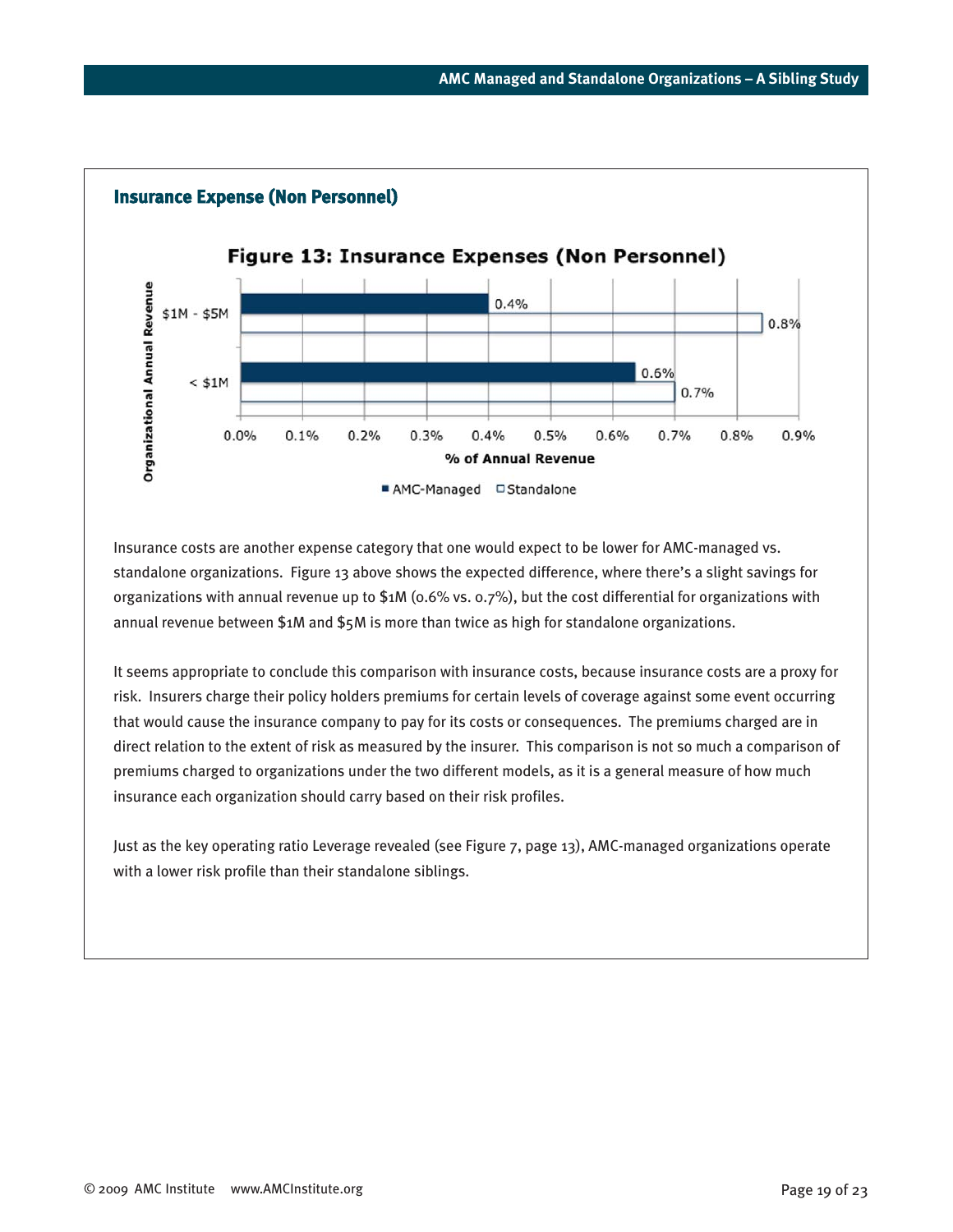### <span id="page-19-0"></span>**Conclusion 2: AMC-Managed Organizations Perform At or Better Than Standalone Organizations**

Based on the data from these two operating ratio studies, a fairly compelling picture emerges that the AMCmanaged model, when compared to the standalone model, produces:

- Higher net profitability;
- **•** Greater operating efficiencies;
- Lower operating risks, as measured by both the Leverage ratio and insurance premiums paid;
- A more diverse revenue structure;
- More funds available to invest into programs like member meetings and events; while
- Paying substantially less for the staffing resources, occupancy and capital goods necessary to support an organization's mission.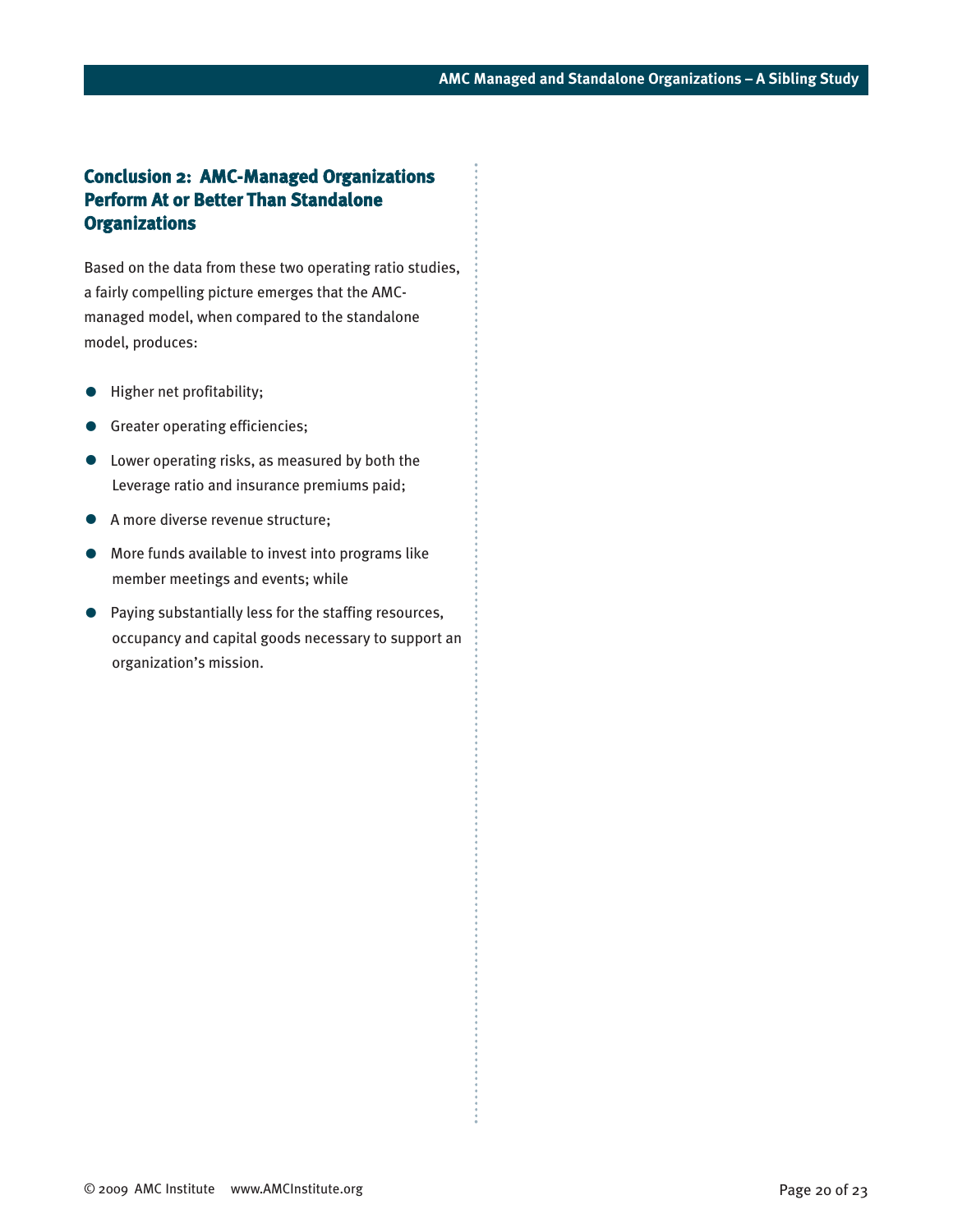# <span id="page-20-0"></span>**Conclusion**

It is hard to escape the overall implications of the comparison between the two operating ratio studies:

- i. there's no discernable difference between organizations based on their management model; and
- ii. AMC-managed organizations generate greater operating surpluses, are more efficient, involve lower operating risks, enjoy more diverse revenue profiles, spend more on meetings, trade shows and educational activities, and pay, on average, a third less for the staffing, occupancy and capital costs than sibling standalone organizations.

Why is any of this significant to organizational leaders and chief staff personnel? Does this mean that every standalone organization with annual revenue up to \$5M should immediately hire an AMC to replace their staff and other resources? No, it does not mean that, however, these results add to the useful metrics that organizations should use when evaluating certain strategic and tactical programs and making plans for the future.

For organizational leaders satisfied with their current management model, it may be prudent to ask: "Under what circumstances might it be appropriate for our organization to consider the AMC-model?" It might be when the current successful executive director departs the organization. It might be during a challenging general economic climate, or for the organization's specific market segment or profession.

For organizational leaders and senior staff, it might prove valuable to engage an AMC with experience in their

organization's area for advice and counsel about operational issues and strategies that could be employed within the standalone model to produce results similar to those demonstrated in this comparison. It is important to bear in mind, AMC's produce these results both because of the model and because of the knowledge and expertise gained by using the AMC model. One easy way to tap into this knowledge and expertise is to outsource certain projects and operational functions of the standalone to a qualified AMC.

It is worth emphasizing that AMC-managed organizations spend more of their revenue on meetings, trade shows and educational programs (and derive a higher percentage of revenue from these sources) than do standalone organizations. This is not to suggest that standalone organization should have a profile like AMCmanaged organizations, but it does demonstrate rather convincingly that AMCs may posses considerable more experience in these areas and be a valuable outsourcing partner for the standalone organization looking to launch, or improve upon, these types of programs.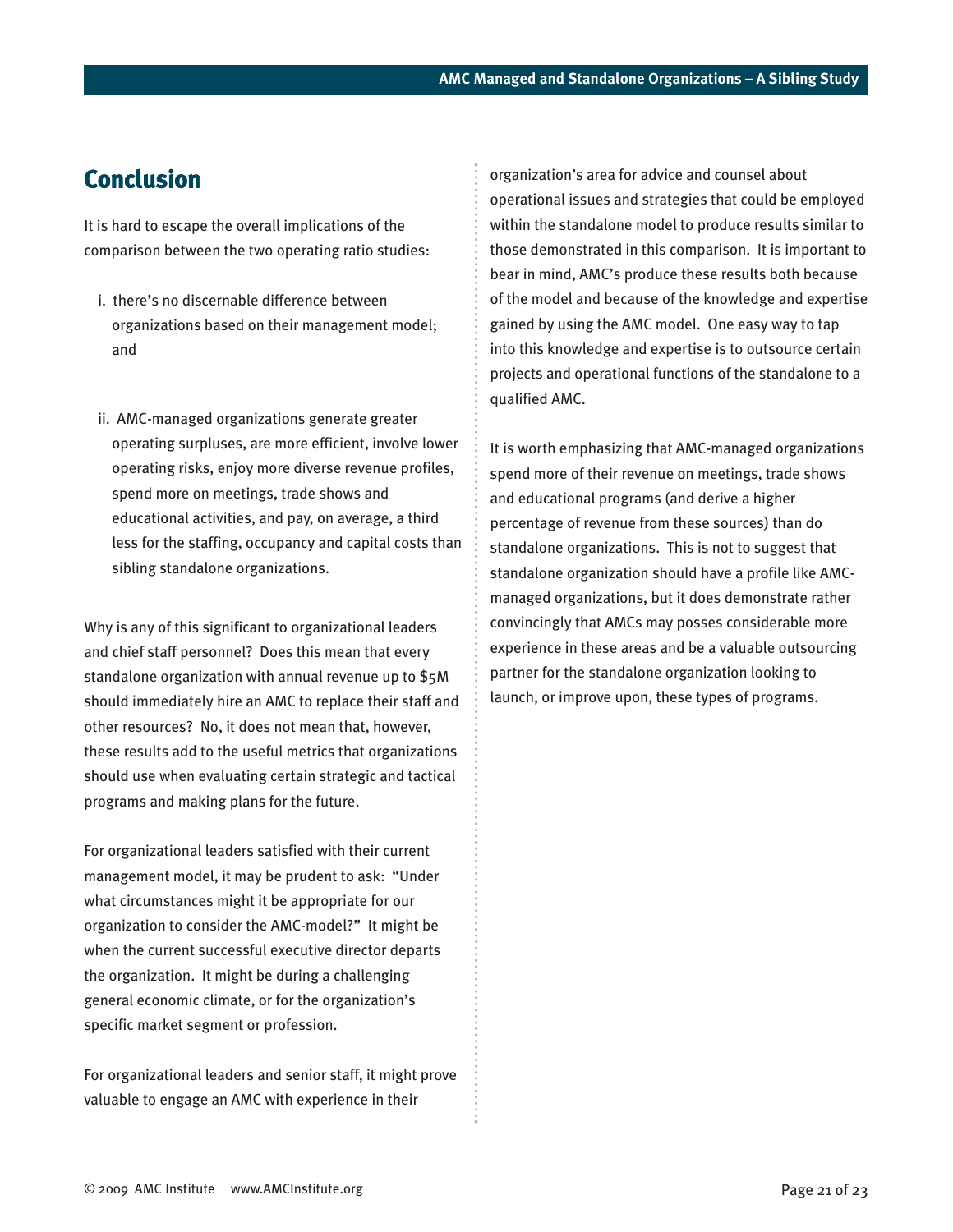### <span id="page-21-0"></span>**Considerations for Further Research**

Both of these operating ratio studies provide valuable knowledge for association leaders. But new knowledge also raises new questions. The AMC Institute should follow the lead established by ASAE and The Center for Association Leadership and commit to a regular interval of follow up surveys for AMC-managed organizations. The series of operating ratio studies conducted by the ASAE serve to validate the results of each previous study, plus serve as a barometer measuring changes that may occur over time. Repeating the survey of AMC-managed organizations will serve the same purposes.

Each follow up survey also presents the opportunity to expand knowledge by asking new and additional questions. Here are some questions that should be evaluated for future surveys.

**1.** Are there special circumstances that make one management model more appropriate or valuable to an organization than the other?

Possible approach – Using techniques similar to those employed by Jim Collins in "Good to Great" and "7 Measures of Success", identify twin-pairs of AMCmanaged and standalone organizations in an attempt to neutralize differences between the pairs except for the management models used to assess success factors of each organization.

**2.** How does the AMC-management model apply to organizations with annual revenue greater than \$5M?

Possible approach – In subsequent AMC Institute surveys endeavor to increase the number of AMCmanaged organizations above the \$5M annual

revenue level to a sample size that approaches statistical significance. If conditions of random sampling exist, this number could be as low as 30 AMC-managed organizations.

**3.** How do AMCs grow as reflected in the size and profiles of organizations under management?

Possible approach – Compare the organizational client profiles (e.g., type, size, geographic scope, interest areas/professions, etc.) of "first clients" when an AMC is founded with the profiles of client organizations over the life of the AMC. The interesting class of AMCs to further study in this type of investigation are those AMCs that have different client profiles as the firms mature from when they were formed and what might have caused those profile differences (e.g., firm reached certain size of clients, billings, staffing, etc.)

**4.** Are there differences in organizations (qualitative and quantitative) at different points on a distribution range (e.g., 25th quartile vs. 75th quartile)?

Possible approach – As mentioned above, the ASAE OR survey would need to begin reporting quartile data. Next, once the quartile data is provided, reports would need to be generated that included other characteristics about organizations. For example, are there systematic differences in the characteristics of organizations at each of these quartile marks by geographic scope, interest/subject areas, number of meetings, certification programs, and so on?